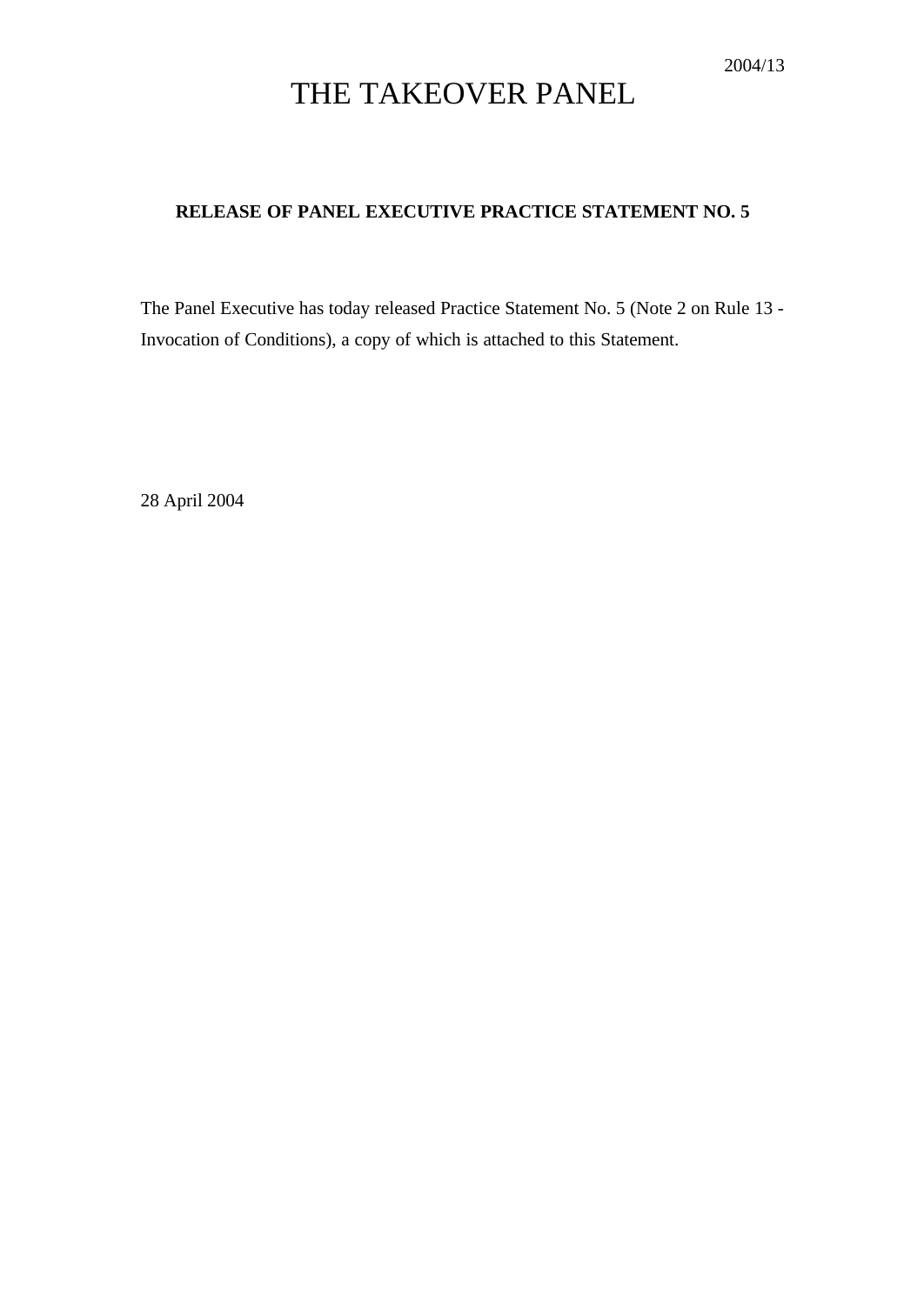## **PRACTICE STATEMENT NO. 5 NOTE 2 ON RULE 13 - INVOCATION OF CONDITIONS**

It is standard market practice in the UK for offers (other than mandatory offers, where the provisions of Rule 9 of the Code apply) to be stated as being conditional upon the satisfaction, or waiver, of a number of conditions. In a typical offer, the conditions can be broken down into four broad categories as follows:

- the acceptance condition i.e. the minimum level of shareholder acceptance of the offer below which the offeror may decline to proceed with the offer;
- UK or EC competition clearances;
- other, effectively mandatory, conditions designed to give effect to some supervening regulatory requirement - for example, a listing condition on a securities exchange offer; and
- other conditions included for the benefit of the offeror in order to give it the right not to proceed with the offer in the circumstances stipulated. There is a wide range of conditions which fall within this category, although one of those more frequently encountered is the "material adverse change" (or MAC) condition, whereby the offeror can lapse its offer in the event of a material adverse change in the business or prospects of the offeree company in the period after announcement of the offer.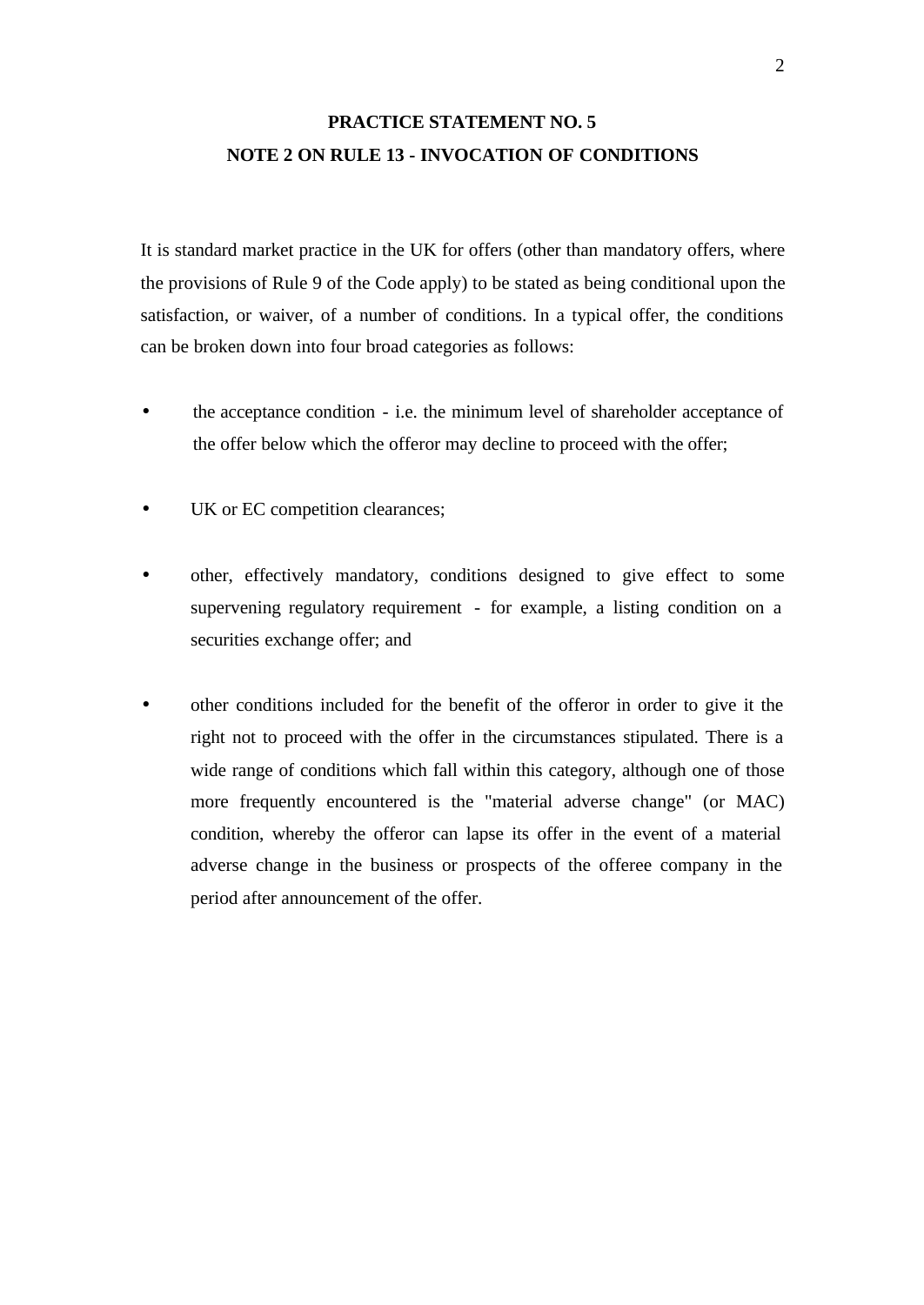The principal provision of the Code applicable to conditions is Rule 13. This provides that offer conditions may not normally be in subjective terms. In addition,

Note 2 on Rule 13 provides that, except for the acceptance condition and any UK or EC competition condition:

"An offeror should not invoke any condition so as to cause the offer to lapse unless the circumstances which give rise to the right to invoke the condition are of material significance to the offeror in the context of the offer."

The purpose of Note 2 on Rule 13 is to establish an overriding standard of materiality that must be satisfied before an offeror can rely on a condition for its benefit. The meaning of Note 2 on Rule 13 was considered by the full Panel on appeal during the offer for Tempus Group plc by WPP Group plc, as reported in Panel Statement 2001/15. In that case, the condition in question which the offeror sought to rely on was a MAC condition. The Panel concluded that the necessary test of "material significance" was not met and in its decision stated that:

"... meeting this test [i.e. Note 2 on Rule 13] requires an adverse change of very considerable significance striking at the heart of the purpose of the transaction in question, analogous ... to something that would justify frustration of a legal contract."

The Executive is aware that certain practitioners have interpreted Panel Statement 2001/15 to mean that an offeror would need to demonstrate legal frustration in order to be able to invoke a condition to its offer (other than the acceptance condition or any UK or EC competition condition). The Executive does not consider this interpretation to be correct.

In applying Note 2 on Rule 13 in the light of the Panel's decision set out in Panel Statement 2001/15, the Executive's practice is as follows: